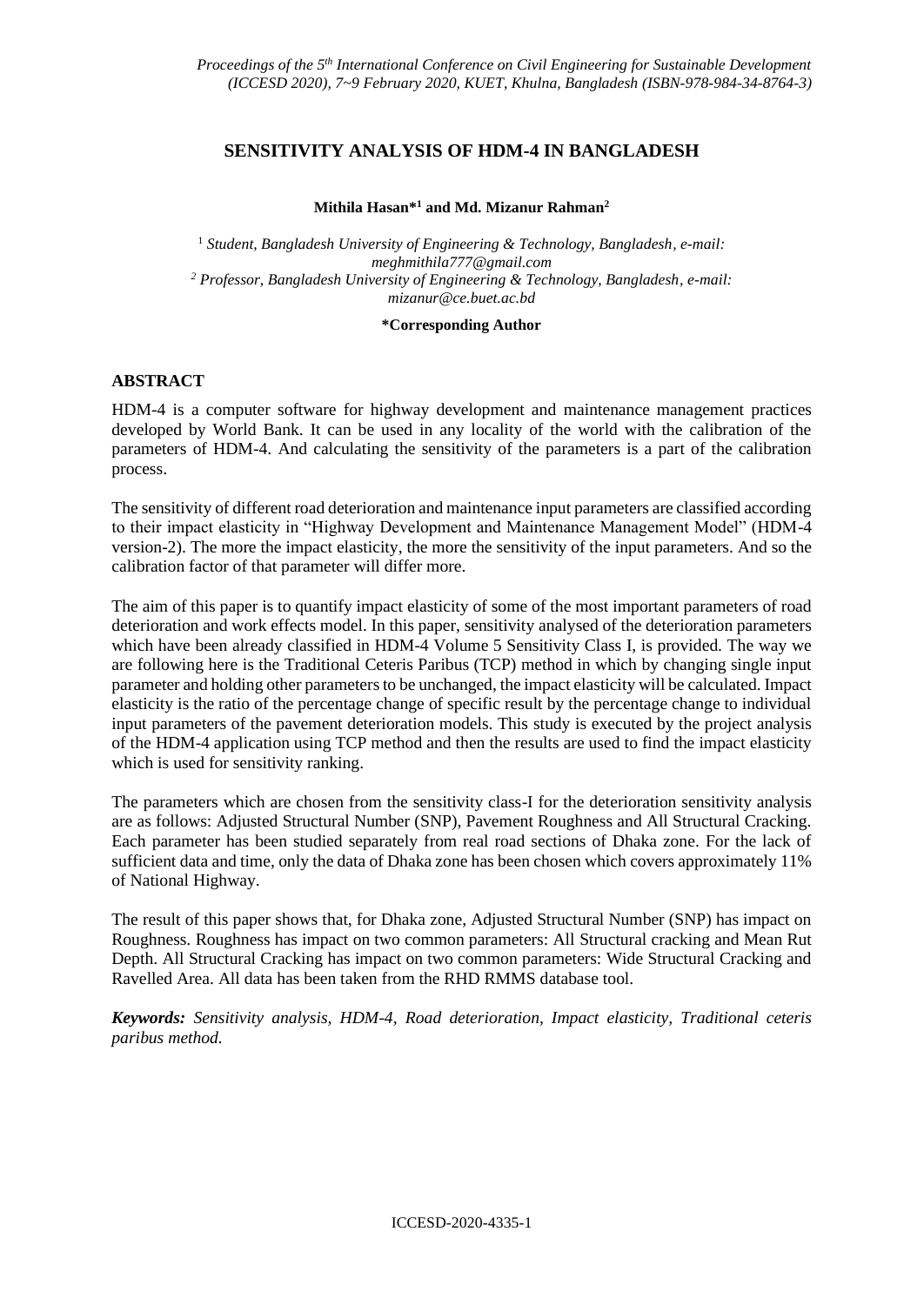*5 th International Conference on Civil Engineering for Sustainable Development (ICCESD 2020), Bangladesh*

# **1. INTRODUCTION**

Bangladesh is a developing country of current world. Especially at the beginning of the 21st century, its economy is developing rapidly. With the improvement of its economic condition, the usage of transportation is increasing rapidly, so as the roads. As a result, most of the roads are now in very poor condition. Insufficient maintenance and rehabilitation of Bangladesh's road network has resulted in chronic congestion, with traffic growth outstripping capacity on strategic corridors. So it has now become very essential to take necessary steps for pavement maintenance and rehabilitation. This can only be done after the proper analysis of present condition and finding the major causes of the road deterioration. Evaluation of pavement is a requirement in the pavement management system (Haas, 1975).

Most of the highway and road projects are constructed with high budgets but it is a matter of regret that these roads deteriorate earlier than the expected time for the lack of attention to the maintenance at the right time. Prioritization of projects and their maintenance at the right time not only can improve the condition of the pavement, but also will economize the investment and optimize allocated budgets. For this purpose, Highway Design and Maintenance Management System (HDM-4) models are developed to manage analysis and make strategy for the road and highway projects. The software is designed to provide prediction of the performance and treatment programing of the roads, estimation of funds, budget allocation, project appraisal, also to study policy impacts and more applications for special cases (Bannour, 2015).

Effectiveness of these models is dependent on its ability and level of accuracy. Model predicts the performance of the pavement in which pavement performance is affected by the factors such as structural design, material properties, traffic situation, methods of the construction, operation cost of the vehicles, environment condition in which the project is located and maintenance policies (Giummarra, 2007).

HDM-4 is a prediction software which helps to predict the future road condition. But calibration of this software for local condition is a must. And the first step of calibration process is to do the sensitivity measurements of the input parameters. Sensitivity analysis of the individual input parameters of pavement deterioration models have a critical role in the prediction process, because proper concentration and emphasis can be given to the most sensitive and important parameters and less to less sensitive; by this way, loosing of time will be prevented (Zakaria, 2013).

To calculate the sensitivity of HDM-4 Deterioration models, the highest sensitive parameters which have been introduced by HDM-4 Manual (Volume 5 Section 4) are chosen (Bennett & Paterson, 2004). The following input pavement deterioration parameters were selected: Adjusted Structural Number (SNP), Roughness and All Structural Cracking. And The following parameters are the affected results of pavement deterioration models: Adjusted Structural Number (SNP), Pavement Roughness, All Structural Cracking, Wide Structural Cracking, Transvers Thermal Cracking, Raveled Area, No. of Pothole, Edge Break, Mean Rut Depth, Rut depth Standard Deviation, Texture Depth and Skid Resistance (Mushule, 2001).

## **2. METHODOLOGY**

In HDM-4, the predictions sometimes or always differ from the field data or actual data. So it is very important to adjust the calibration factors for model prediction. HDM-4 is the new version of HDM-III and it has more calibration factors than HDM-III (Kerali & Odoki, 2000). So proper calibration factors should be determined for each local conditions and road networks for a better quality prediction. But first sensitivity analysis should be done for each parameters.

It is important for users to be aware of the general level of sensitivity of the model of each parameter so that appropriate emphasis is given to important parameters and less emphasis to second or third order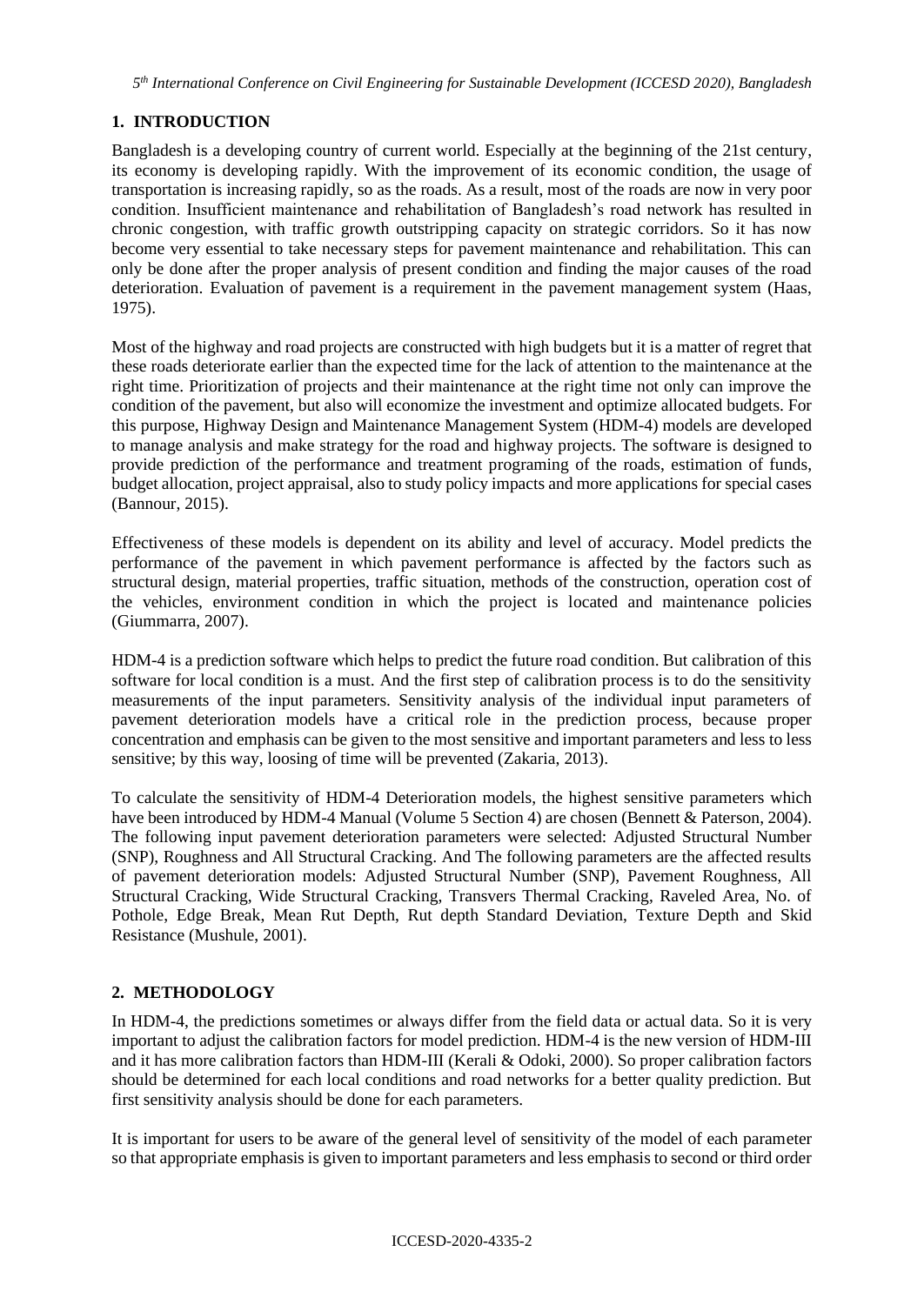effects. The influences of individual parameters differ according to the particular parameter. And these variations occur under different circumstances.

Sensitivity analysis were conducted with the HDM-4 RUE (Road User Effects) and RDWE (Road Deterioration and Work Effects) sub-models so as to determine the levels of sensitivity and to rank them (Bennett & Paterson, 2004). It was determined by the **IMPACT ELASTICITY**, which is simply the ratio of percentage change in a specific result to the percentage change of the input parameter, holding all the other parameters constant at a mean value.

Different approaches can be used in sensitivity analysis. Among them, the traditional **CETERIS PARIBUS** method is used here. Here a single factor is changed while holding the other factors constant. On the basis of the analysis, four classes of model sensitivity have been establishes as a function of the impact elasticity. The higher the sensitivity, the more sensitive the model predictions (Jain, 2005). The Sensitivity classes of HDM are explained in the Table 1.

| Impact     | <b>Sensitivity</b><br><b>Class</b> | Impact<br><b>Elasticity</b> |
|------------|------------------------------------|-----------------------------|
| High       | S-I                                | > 0.50                      |
| Moderate   | S-II                               | $0.20 - 0.50$               |
| Low        | S-HI                               | $0.05 - 0.20$               |
| Negligible | S-IV                               | ${}_{< 0.05}$               |

| Table 1: HDM Sensitivity Classes (Bennett, 2004) |  |  |
|--------------------------------------------------|--|--|
|--------------------------------------------------|--|--|

# **2.1 Data Collection**

Because HDM-4 predicts future road performance from current and historical conditions, the reliability of its results depends upon how well input data represent actual conditions and how well HDM-4 predictions model actual behaviour.

Here the sources of data were Road Transportation and Highways Division and RMMS Database. And all the roads of Bangladesh are divided into three groups: National Highways, Regional Highways and Zilla Roads (Maintenance and Rehabilitation Needs Report of 2018-2019 for RHD Paved Roads 2018). Different Types of Road Coverage in Bangladesh are presented in Figure 1 below.



Figure 1: Different Types of Road Coverage in Bangladesh (Maintenance and Rehabilitation Needs Report of 2018 - 2019 for RHD Paved Roads 2018)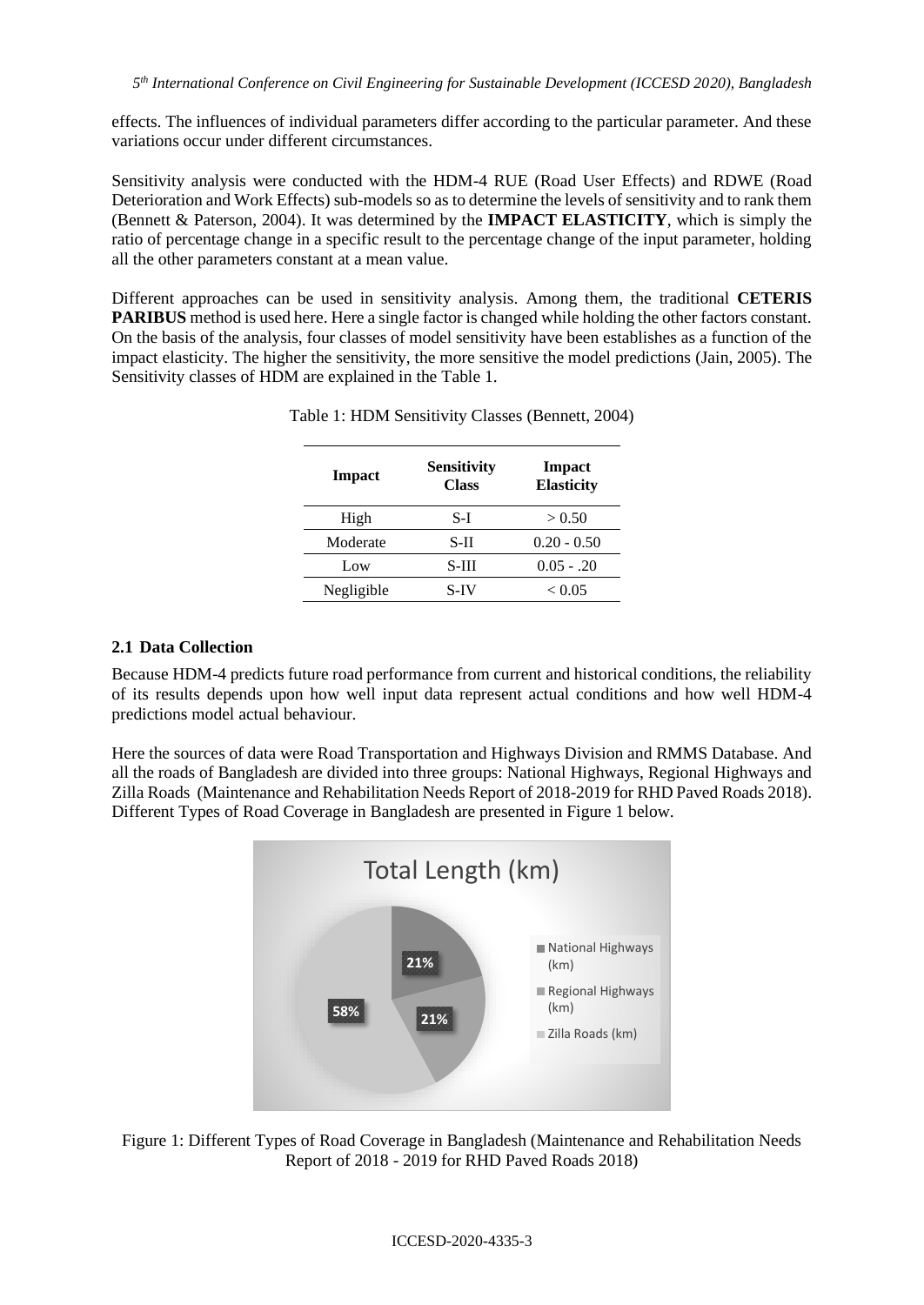Again all the roads are divided into 10 zones by RHD department. The zones are: Barishal, Chittagong, Comilla, Dhaka, Gopalganj, Khulna, Mymensingh, Rajshahi, Rangpur and Sylhet (Road Maintenance & Management System [RMMS], 2018-2019). Different road zone lengths are presented in Table 2. The selected zone for this paper is Dhaka zone. Because appropriate amount of data for the analysis was found for this zone.

| Road Zone       | <b>National</b><br><b>Highways</b><br>(km) | <b>Regional</b><br><b>Highways</b><br>(km) | Zilla Roads<br>(km) | Total (km) |
|-----------------|--------------------------------------------|--------------------------------------------|---------------------|------------|
| <b>Barishal</b> | 117.9                                      | 266.1                                      | 823.8               | 1207.8     |
| Chitagong       | 422.9                                      | 442.4                                      | 1054.4              | 1919.7     |
| Comilla         | 334.8                                      | 317.7                                      | 1419.4              | 2071.9     |
| Dhaka           | 403.2                                      | 431.6                                      | 461.7               | 1296.5     |
| Gopalganj       | 261                                        | 156.8                                      | 646.3               | 1064.1     |
| Khulna          | 469.5                                      | 566.5                                      | 1426.6              | 2462.6     |
| Mymensingh      | 302.5                                      | 385.9                                      | 1232.3              | 1919.7     |
| Rajshahi        | 509                                        | 459.8                                      | 1149.9              | 2118.7     |
| Rangpur         | 584.4                                      | 360.6                                      | 1739.6              | 2684.6     |
| Sylhet          | 355.6                                      | 434.4                                      | 440.7               | 1230.7     |
| Total           | 3760.8                                     | 3821.8                                     | 10393.7             | 17976.3    |

Table 2: Different Road Zone Lengths of Bangladesh (RMMS, 2018)

## **2.2 SENSITIVITY ANALYSIS**

The purpose of sensitivity analysis is to find out the most important individual input parameters to pavement deterioration models. This will help the users to be aware of the most sensitive parameters, and then the emphasis can be put on collection of them.

Sensitivity of the individual parameters of pavement deterioration models in HDM-4 is determined by the impact elasticity. Impact elasticity is the ratio of the percentage change to a specific result by the percentage change to individual input parameters of the pavement deterioration models (Bennett & Paterson, 2004)

To find the sensitivity of the parameters, two methods are used in this sensitivity analysis: Traditional Ceteris Paribus (TCP) and Factorial Latin Hypercube (FLH) (Ognjenovic, 2015). In this paper, the 1<sup>st</sup> method is used for the analysis. Traditional Ceteris Paribus (TCP) is used in this paper and the purpose is to find the sensitivity of the following parameters to the pavement deterioration:

- a) Sensitivity of *SNP* to pavement Deterioration;
- b) Sensitivity of Roughness to Pavement Deterioration;
- c) Sensitivity of All Structural Cracking to Pavement Deterioration;

To find out the exact sensitivity of individual inputs the case with no maintenance is the paper desired one, and any decision can only be taken according to those results. So here no maintenance case analysis is done in HDM-4 software.

### **2.2.1 Sensitivity Analysis of Dhaka Zone**

In this paper, Sensitivity was done for Dhaka zone with respect to three input parameters separately. Sensitivity analysis was done using Traditional Ceteris Paribus method.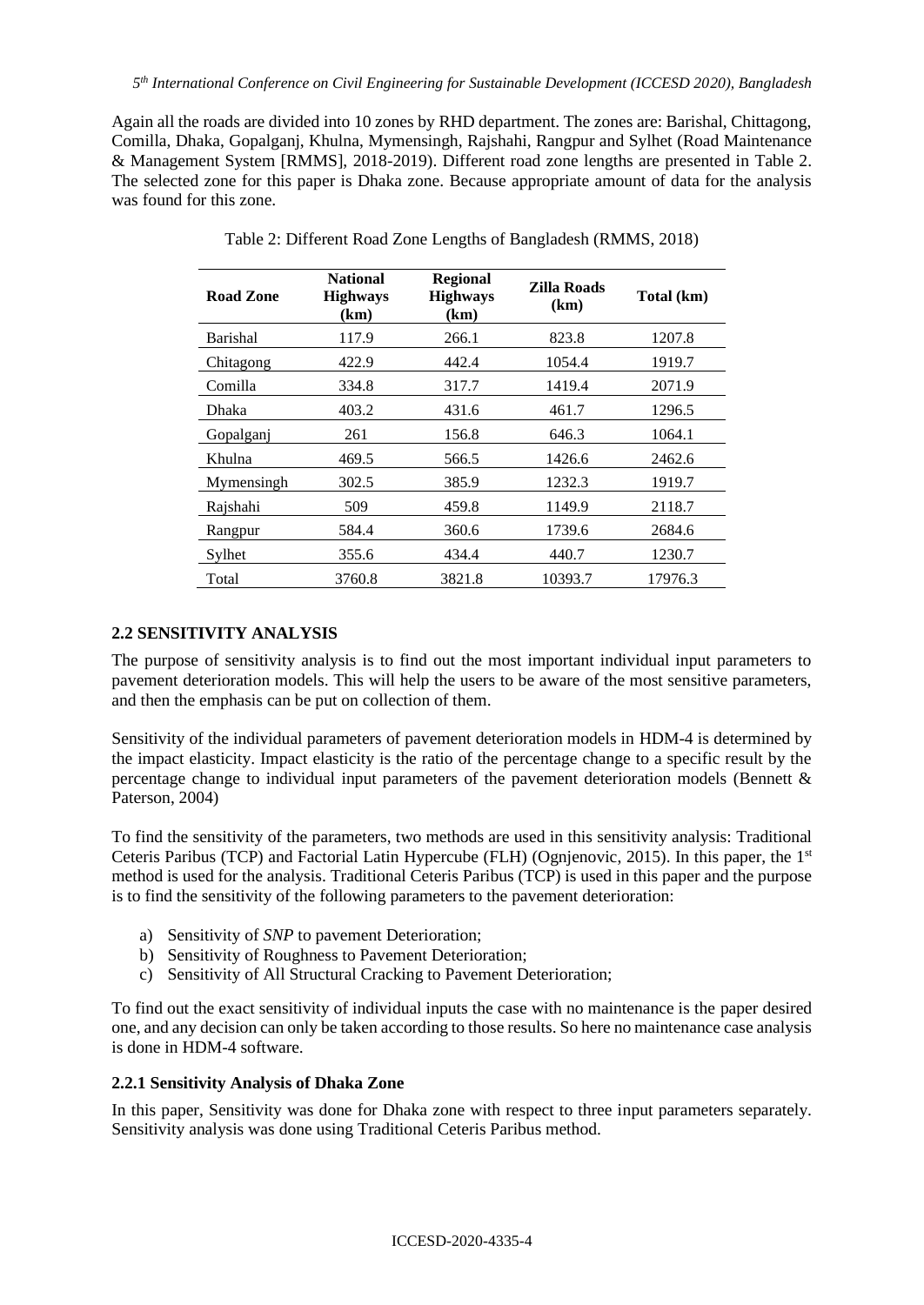### *2.2.1.1 Sensitivity to Adjusted Structural Number (SNP)*

Sensitivities of pavement deterioration parameters to the SNP are determined by using the Traditional Ceteris Paribus (TCP), in which two input values of SNP are iterated and then its impact elasticity to the deterioration parameters are calculated, and then ranked as the levels mentioned later in Table 3.

| <b>Sensitivity to SNP after 10 years</b>  |                   |                      |                   |               |                  |                      |  |  |
|-------------------------------------------|-------------------|----------------------|-------------------|---------------|------------------|----------------------|--|--|
|                                           |                   | <b>1st Iteration</b> |                   | 2nd Iteration |                  |                      |  |  |
| Deterioration                             | Original<br>Value | <b>End Value</b>     | Original<br>Value | End Value     | % Change         | Impact<br>Elasticity |  |  |
| <b>SNP</b>                                | 4.1               | 3.12                 | 5.2               | 4.34          | 26.83            |                      |  |  |
| Roughness                                 | 5.44              | 8.76                 | 5.44              | 9.33          | 6.51             | 0.243                |  |  |
| All Structural<br>Cracking(sq.<br>m)      | 4.6               | 6.21                 | 4.6               | 6.21          | $\boldsymbol{0}$ | $\overline{0}$       |  |  |
| Wide<br>structural<br>cracking (sq.<br>m) | 2.9               | 4.45                 | 2.9               | 4.45          | $\overline{0}$   | $\overline{0}$       |  |  |
| Transverse<br>Thermal<br>Cracking         | $\boldsymbol{0}$  | $\mathbf{0}$         | $\overline{0}$    | $\mathbf{0}$  | $\boldsymbol{0}$ | $\overline{0}$       |  |  |
| Raveled<br>AREA (sq. m)                   | 3.48              | 6.44                 | 3.48              | 6.44          | $\boldsymbol{0}$ | $\boldsymbol{0}$     |  |  |
| No. of<br>potholes                        | 0.26              | 0.68                 | 0.26              | 0.68          | $\boldsymbol{0}$ | $\overline{0}$       |  |  |
| Edge break<br>area (sq. m)                | 2.96              | 3.1                  | 2.96              | 3.1           | $\mathbf{0}$     | $\Omega$             |  |  |
| Mean Rut<br>depth                         | $\overline{2}$    | 2.09                 | $\overline{2}$    | 2.1           | 0.48             | 0.074                |  |  |
| Rut depth<br>Standard<br>Deviation        | 0.5               | 0.61                 | 0.5               | 0.62          | 1.64             | 0.061                |  |  |
| Texture depth                             | 3                 | 2.3                  | 3                 | 2.3           | $\boldsymbol{0}$ | $\boldsymbol{0}$     |  |  |
| Skid<br>Resistance                        | 1                 | 1                    | 1                 | 1             | $\boldsymbol{0}$ | $\Omega$             |  |  |

| Table 3: Sensitivity to SNP for Dhaka Zone |  |  |  |  |
|--------------------------------------------|--|--|--|--|
|                                            |  |  |  |  |

| Level 1 | Impact Elasticity greater than 0.5                    |
|---------|-------------------------------------------------------|
| Level 2 | Impact Elasticity greater than 0.2 and less than 0.5  |
| Level 3 | Impact Elasticity greater than 0.05 and less than 0.2 |
| Level 4 | Impact Elasticity less than 0.05                      |
|         |                                                       |

So from the above table, the most sensitive parameters found are Roughness, Mean Rut Depth and Rut Depth Standard Deviation. The impact elasticity of the roughness is 0.243 with respect to SNP. It is in between 0.2 and 0.5. So it has a sensitivity of level 2. The impact elasticity of the other two parameters are in the range of 0.05 to 0.2. So these parameters have level 3 sensitivity.

## *2.2.1.2 Sensitivity to Roughness*

Sensitivity of the Pavement Roughness to the pavement deterioration parameters are determined by using the Traditional Ceteris Paribus (TCP). In which two input values are iterated for Roughness and then their impact elasticity to the deterioration parameters are calculated. After that they are ranked as the levels mentioned later in Table 4.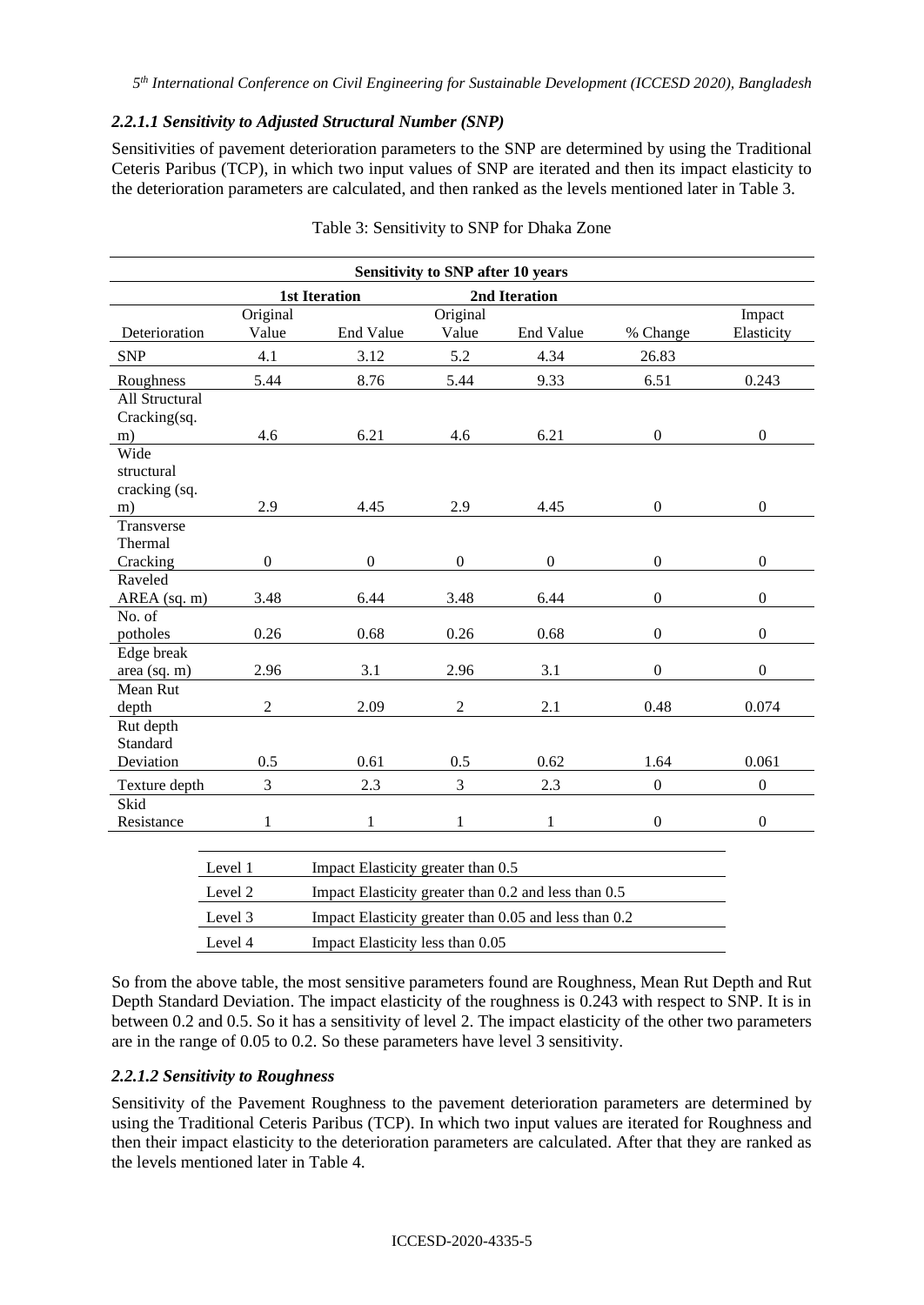| <b>Sensitivity to Roughness after 10 years</b> |                |                                    |                  |                  |                  |                  |
|------------------------------------------------|----------------|------------------------------------|------------------|------------------|------------------|------------------|
|                                                |                | <b>1st Iteration</b>               |                  | 2nd Iteration    |                  |                  |
|                                                | Original       |                                    | Original         |                  |                  | Impact           |
| Deterioration                                  | Value          | End Value                          | Value            | End Value        | % Change         | Elasticity       |
| Roughness                                      | 4.2            | 7.76                               | 6.48             | 9.98             | 54.29            |                  |
| <b>SNP</b>                                     | 4.8            | 3.45                               | 4.8              | 3.45             | $\overline{0}$   | $\boldsymbol{0}$ |
| All<br>Structural<br>Cracking(sq               |                |                                    |                  |                  |                  |                  |
| m)                                             | 4.6            | 5.92                               | 4.6              | 7.94             | 34.12            | 0.629            |
| Wide<br>structural<br>cracking (sq             |                |                                    |                  |                  |                  |                  |
| m)                                             | 2.9            | 4.45                               | 2.9              | 4.45             | $\boldsymbol{0}$ | $\boldsymbol{0}$ |
| Transverse<br>Thermal<br>Cracking              | $\overline{0}$ | $\boldsymbol{0}$                   | $\boldsymbol{0}$ | $\boldsymbol{0}$ | $\boldsymbol{0}$ | $\boldsymbol{0}$ |
| Raveled                                        |                |                                    |                  |                  |                  |                  |
| AREA (sq                                       |                |                                    |                  |                  |                  |                  |
| m)                                             | 3.48           | 6.44                               | 3.48             | 6.44             | $\mathbf{0}$     | $\boldsymbol{0}$ |
| No. of<br>potholes                             | 0.26           | 0.68                               | 0.26             | 0.68             | $\boldsymbol{0}$ | $\boldsymbol{0}$ |
| Edge break                                     |                |                                    |                  |                  |                  |                  |
| area (sq m)                                    | 2.96           | 3.1                                | 2.96             | 3.1              | $\boldsymbol{0}$ | $\mathbf{0}$     |
| Mean Rut                                       |                |                                    |                  |                  |                  |                  |
| depth                                          | $\sqrt{2}$     | 2.1                                | $\boldsymbol{2}$ | 0.9              | 57.14            | 1.053            |
| Rut depth<br>Standard                          |                |                                    |                  |                  |                  |                  |
| Deviation                                      | 0.5            | 0.63                               | 0.5              | 0.65             | 3.17             | 0.0585           |
| Texture                                        |                |                                    |                  |                  |                  |                  |
| depth<br>Skid                                  | 3              | 2.3                                | 3                | 2.3              | $\boldsymbol{0}$ | $\mathbf{0}$     |
| Resistance                                     | $\mathbf{1}$   | 1.2                                | 1                | 1.3              | 8.33             | 0.154            |
|                                                |                |                                    |                  |                  |                  |                  |
|                                                | Level 1        | Impact Elasticity greater than 0.5 |                  |                  |                  |                  |

Table 4: Sensitivity to Roughness for Dhaka Zone

| Level 1 | Impact Elasticity greater than 0.5                    |
|---------|-------------------------------------------------------|
| Level 2 | Impact Elasticity greater than 0.2 and less than 0.5  |
| Level 3 | Impact Elasticity greater than 0.05 and less than 0.2 |
| Level 4 | Impact Elasticity less than 0.05                      |

So from the above table, the most sensitive parameters found are All Structural Cracking, Mean Rut Depth, Rut Depth Standard Deviation and Skid Resistance. The impact elasticity of the All Structural Cracking and Mean Rut Depth are greater than 0.5. So these parameters have level 1 sensitivity. The impact elasticity of Rut Depth Standard Deviation and Skid Resistance are in between 0.05 to 0.2. So they have a sensitivity of level 3.

### *2.2.1.3 Sensitivity to All Structural Cracking*

Sensitivity of the Pavement Roughness to the pavement deterioration parameters are determined by using the Traditional Ceteris Paribus (TCP). In which two input values are iterated for All Structural Cracking and then their impact elasticity to the deterioration parameters are calculated. After that they are ranked as the levels mentioned later in Table 5.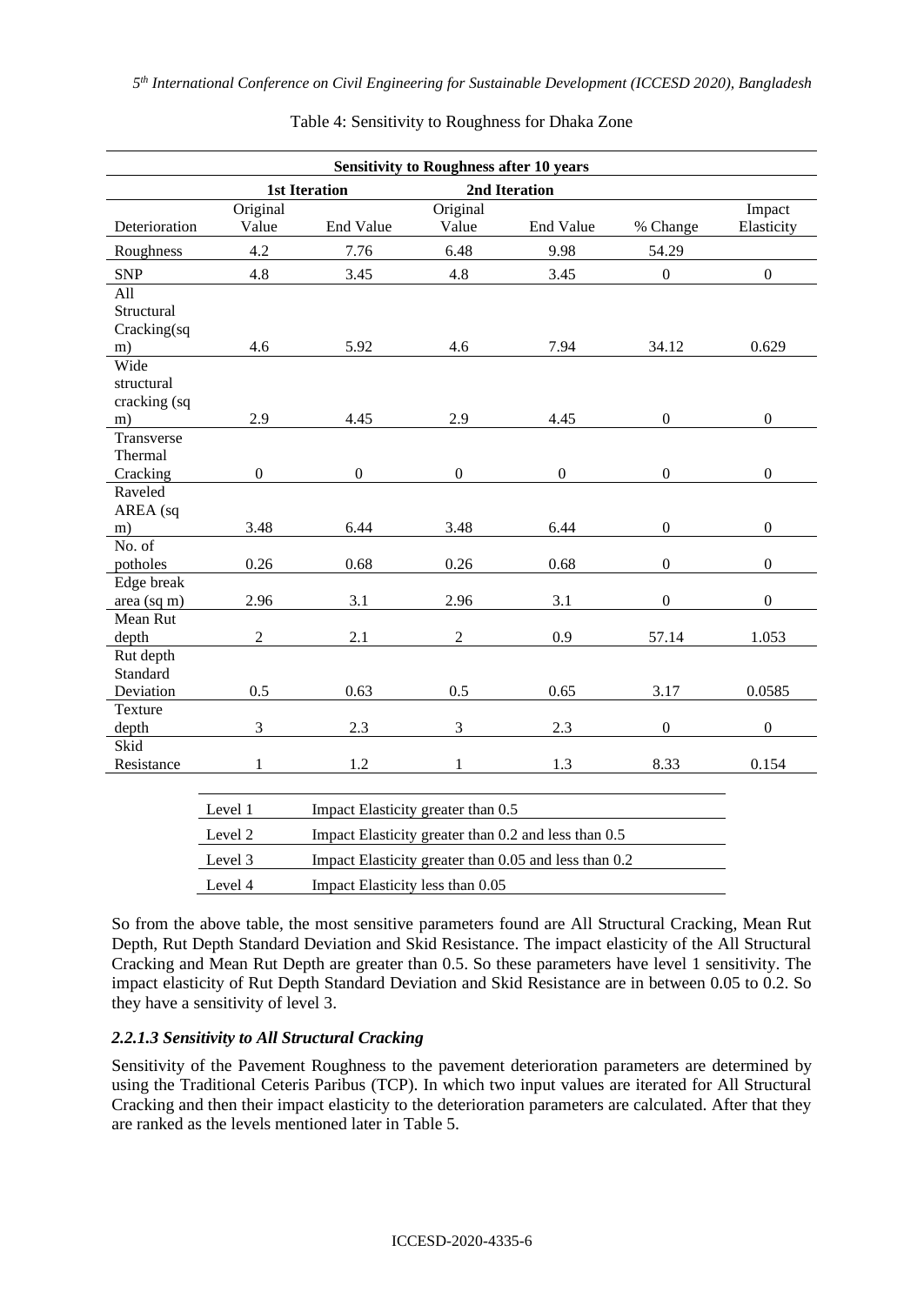|                                          |                                                                  | <b>Sensitivity to All Structural Cracking after 10 years</b> |                   |                  |                  |                      |
|------------------------------------------|------------------------------------------------------------------|--------------------------------------------------------------|-------------------|------------------|------------------|----------------------|
|                                          |                                                                  | <b>1st Iteration</b><br>2nd Iteration                        |                   |                  |                  |                      |
| Deterioration                            | Original<br>Value                                                | End Value                                                    | Original<br>Value | End Value        | % Change         | Impact<br>Elasticity |
| All                                      |                                                                  |                                                              |                   |                  |                  |                      |
| Structural                               |                                                                  |                                                              |                   |                  |                  |                      |
| Cracking                                 | 6                                                                | 7.3                                                          | 3.2               | 4.8              | 46.67            |                      |
| <b>SNP</b>                               | 4.8                                                              | 3.66                                                         | 4.8               | 3.79             | 3.55             | 0.076                |
| Roughness                                | 5.44                                                             | 9.2                                                          | 5.44              | 9.43             | 2.5              | 0.054                |
| Wide<br>structural<br>cracking (sq<br>m) | 2.9                                                              | 4.12                                                         | 2.9               | 5.44             | 32.04            | 0.687                |
| Transverse<br>Thermal<br>Cracking        | $\boldsymbol{0}$                                                 | $\boldsymbol{0}$                                             | $\boldsymbol{0}$  | $\boldsymbol{0}$ | $\boldsymbol{0}$ | $\boldsymbol{0}$     |
| Raveled                                  |                                                                  |                                                              |                   |                  |                  |                      |
| AREA (sq                                 |                                                                  |                                                              |                   |                  |                  |                      |
| m)                                       | 3.48                                                             | 5.64                                                         | 3.48              | 6.26             | 10.99            | 0.236                |
| No. of<br>potholes                       | 0.26                                                             | 0.68                                                         | 0.26              | 0.68             | $\boldsymbol{0}$ | $\boldsymbol{0}$     |
| Edge break                               |                                                                  |                                                              |                   |                  |                  |                      |
| area (sq m)                              | 2.96                                                             | 3.1                                                          | 2.96              | 3.1              | $\mathbf{0}$     | $\boldsymbol{0}$     |
| Mean Rut                                 |                                                                  |                                                              |                   |                  |                  |                      |
| depth                                    | $\sqrt{2}$                                                       | 2.1                                                          | $\overline{2}$    | 2.1              | $\overline{0}$   | $\overline{0}$       |
| Rut depth                                |                                                                  |                                                              |                   |                  |                  |                      |
| Standard<br>Deviation                    | 0.5                                                              | 0.63                                                         | 0.5               | 0.63             | $\boldsymbol{0}$ | $\boldsymbol{0}$     |
| Texture                                  |                                                                  |                                                              |                   |                  |                  |                      |
| depth                                    | 3                                                                | 2.3                                                          | 3                 | 2.3              | $\mathbf{0}$     | $\boldsymbol{0}$     |
| Skid                                     |                                                                  |                                                              |                   |                  |                  |                      |
| Resistance                               | $\mathbf{1}$                                                     | $\mathbf{1}$                                                 | 1                 | 1                | $\boldsymbol{0}$ | $\boldsymbol{0}$     |
|                                          |                                                                  |                                                              |                   |                  |                  |                      |
|                                          | Level 1                                                          | Impact Elasticity greater than 0.5                           |                   |                  |                  |                      |
|                                          | Level 2                                                          | Impact Elasticity greater than 0.2 and less than 0.5         |                   |                  |                  |                      |
|                                          | Level 3<br>Impact Elasticity greater than 0.05 and less than 0.2 |                                                              |                   |                  |                  |                      |
|                                          | Level 4                                                          | Impact Elasticity less than 0.05                             |                   |                  |                  |                      |

Table 5: Sensitivity to All Structural Cracking for Dhaka Zone

So from the above table, the most sensitive parameters found are SNP, Roughness, Wide Structural Cracking and Raveled Area. The impact elasticity of Wide Structural Cracking is 0.687 with respect to All Structural Cracking. It is greater than 0.5. So it has a sensitivity of level 1. The impact elasticity of the Raveled Area is 0.236 which is in the range of 0.2 to 0.5. So it has a sensitivity of level 2. The impact elasticity of the SNP and Roughness are in the range of 0.05 to 0.2. So these parameters have level 3 sensitivity.

### *2.2.1.4.Changes of Road Conditions of Dhaka Zone over Time*

A prediction of the road conditions has been made for Dhaka zone using HDM-4. The average roughness over time for Dhaka zone is shown in Figure 2 and the progression of damaged surface area over time is shown in Figure 3 below.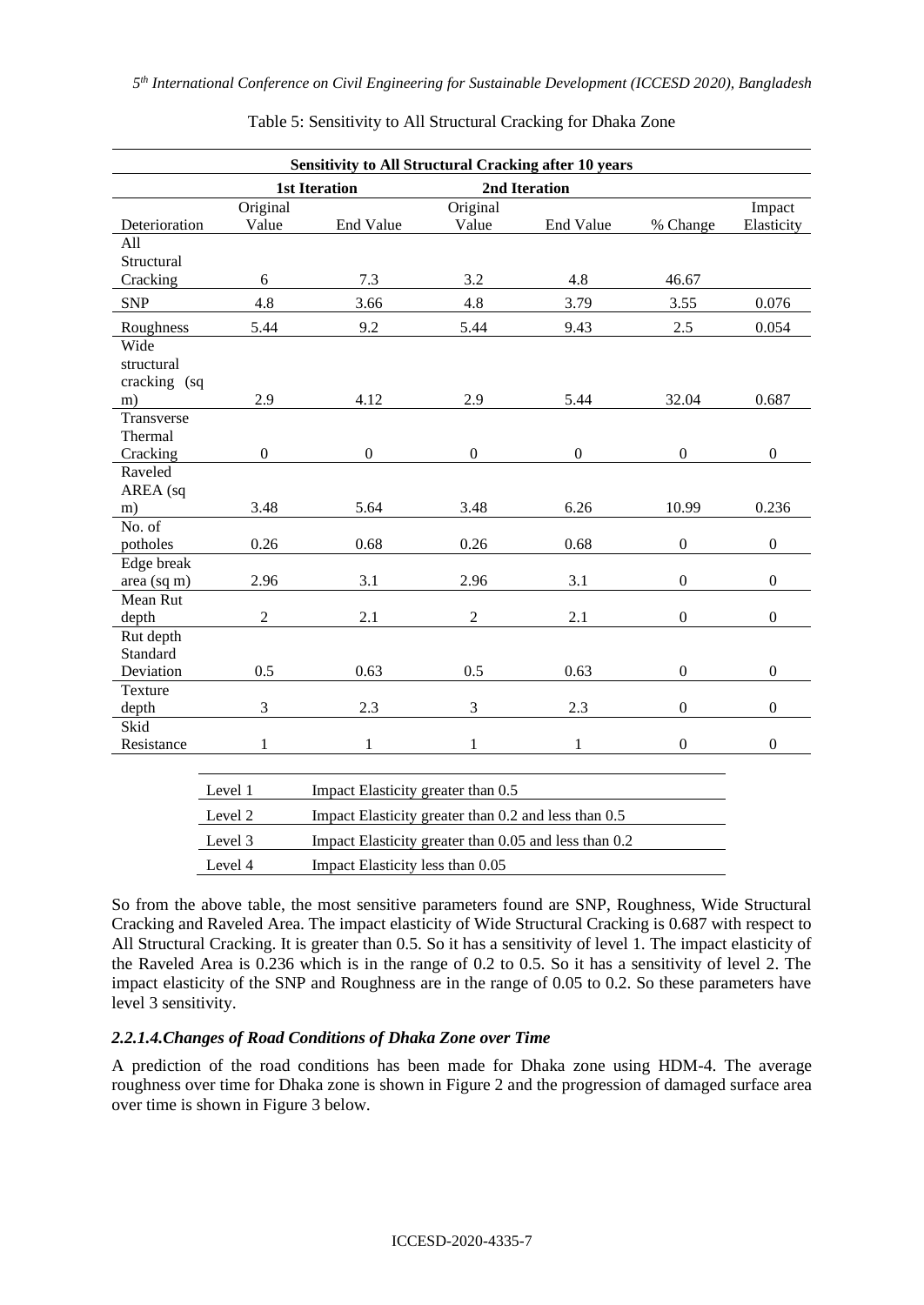*5 th International Conference on Civil Engineering for Sustainable Development (ICCESD 2020), Bangladesh*



Average Roughness Over Time

Figure 2: Average Roughness over Time



Figure 3: Progression of Damaged Surface Area over Time

## **3. ILLUSTRATIONS**

## **3.1 Equations**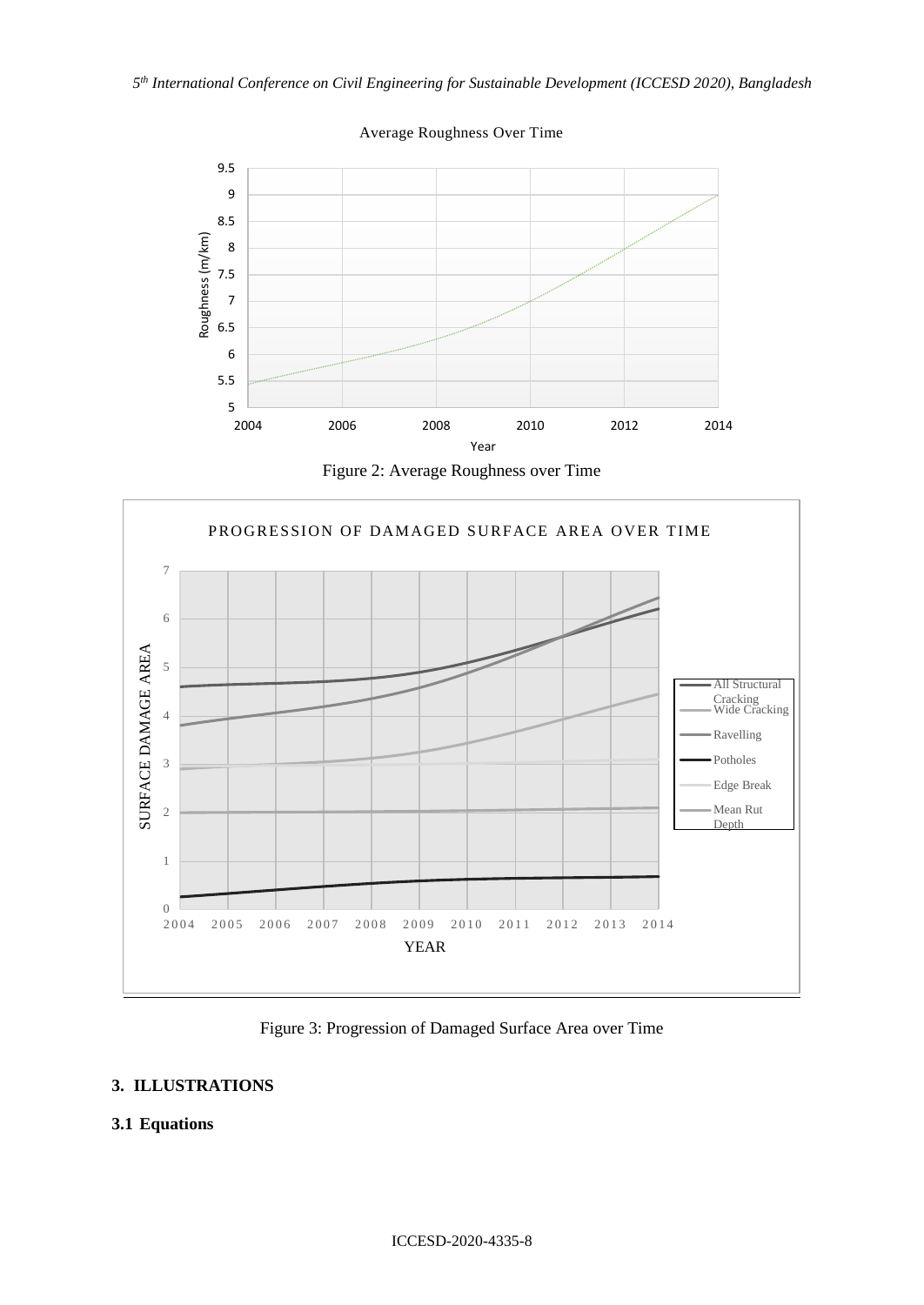$$
\% Change = \frac{End Value_{1st\ iteration} - End Value_{2nd\ iteration}}{End Value_{1st\ iteration}} * 100 \qquad (Kandary, 2016) \qquad (1)
$$

*Import Elasticity* = 
$$
\frac{Percentage \ change \ In \ specific \ result}{Percentage \ change \ in \ critical \ parameter}
$$
 (Bennett & Paterson, 2004) (2)

### **4. CONCLUSIONS**

The whole paper, in a glance, is stated in the following:

- 1. Pavement deterioration models for sensitivity analysis are selected here from the hdm-4 manual (volume 5). The models selected here are introduced as the highest level of the sensitivity in the volume.
- 2. The results of the impact elasticity of deterioration model shows that adjusted structural number (snp) has impact on the following parameters for Dhaka zone: roughness (level 2 sensitivity), mean rut depth (level 3 sensitivity) and rut depth standard deviation (level 3 sensitivity).
- 3. The results of the impact elasticity of deterioration model shows that roughness has impact on the following parameters for Dhaka zone: all structural cracking (level 1 sensitivity), mean rut depth (level 1 sensitivity), rut depth standard deviation (level 3 sensitivity) and skid resistance (level 3 sensitivity).
- 4. The results of the impact elasticity of deterioration model shows that all structural cracking has impact on the following parameters for Dhaka zone: wide structural cracking (level 1 sensitivity), raveled area (level 2 sensitivity), roughness (level 3 sensitivity) and snp (level 3 sensitivity).
- 5. In this paper, we got the sensitive parameters of different sections. And these parameters need to be calibrated to get a better prediction for the future works. So, these sensitivity parameters would be helpful in finding the different calibration factors of the sub-model parameters.
- 6. All the other parameters do not need to be calibrated or 'do nothing' should be applied because the prediction of these parameters will not be affected by the critical parameters.

### **ACKNOWLEDGEMENTS**

I would like to give a big appreciation and a great thank to my parents, for all their supports and prayers in all my life. By this words, I would like to appreciate and a sincerely thanks to my mentor prof. Dr. Md. Mizanur Rahman, for all his advices and cooperation regarding the development of this paper and the positive approach to the works over the course of study.

#### **REFERENCES**

- Bannour, A. E. (2015, November). Calibration study of HDM-4 Model of structural cracking models for flexible pavements in Moroccan Context. In 1er Congrès International sur les Ingénieries Civile, Mécanique et Electrique pour l'Energie CMEEE 2015-Marrakech.
- Bennett, C.R. & Paterson, W. D. (2004). A Guide To Calibration & Adaptation–version 2-Highway Development and Management-HDM-4. Highway development and management series.
- Giummarra, G. M. (2007). Establishing deterioration models for local roads in Australia. Transportation Research Record: Journal of the Transportation Research Board, (1989), 270-276.
- Haas, R. H. (1975). Role of Pavement Evaluation in a Pavement Management System. Fourth Interamerican Conference on Materials Technology, (pp. 732-742).
- Jain, S. A. (2005). HDM-4 Pavement Deterioration Models for Indian National Highway Network. Journal of Transportation Engineering, 131, 623-631.
- Kandary, A. (2016). Sensitivity Analysis of HDM-4 Pavement Deterioration Models. Slovenija: University of Ljubljana, Faculty of civil and geodetic engineering.
- Kerali, H. G. & Odoki, J. B. (2000). Overview of HDM-4. The Highway Development and Management Series.